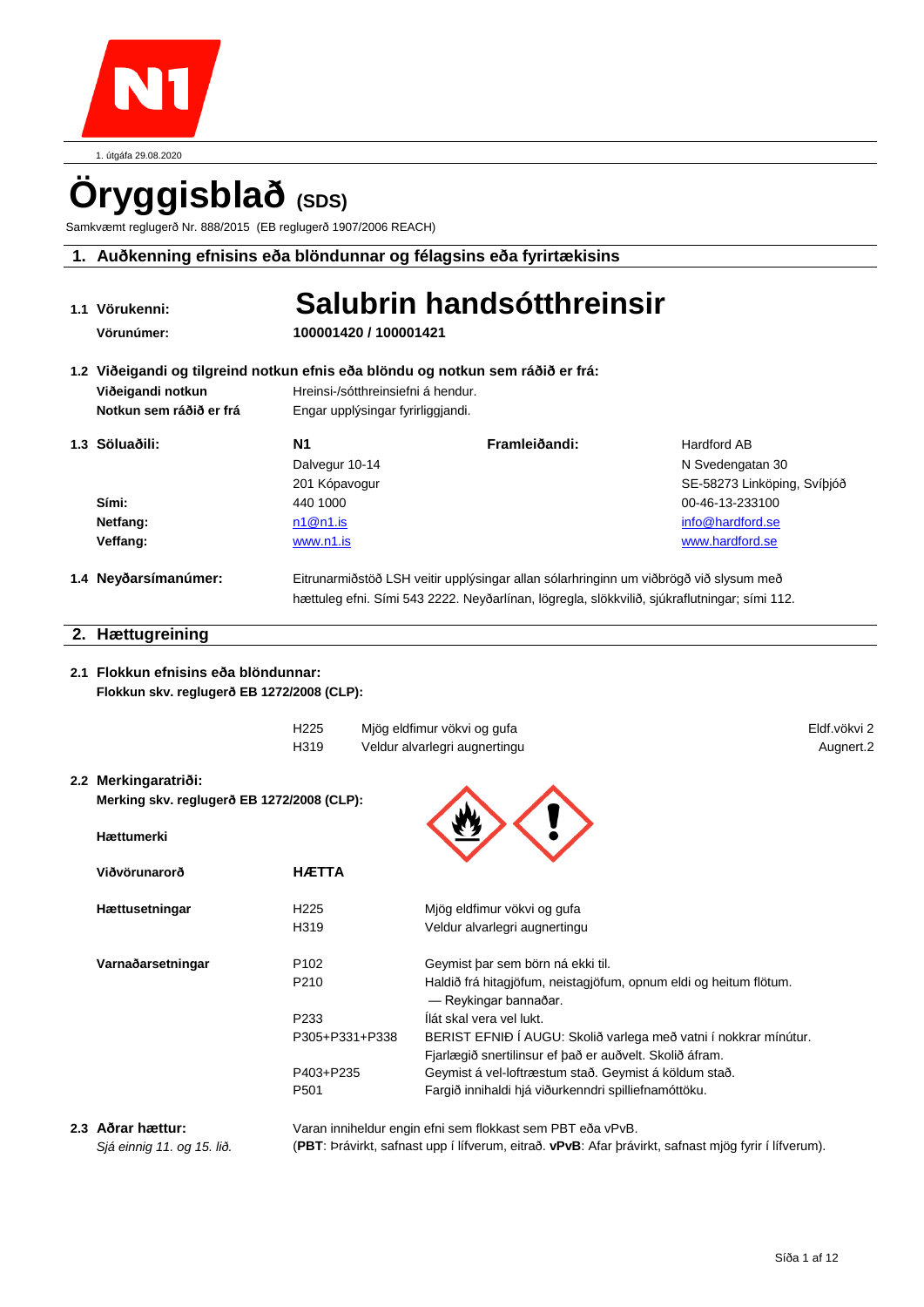

# SAFETY DATA SHEET:

### **SECTIONIdentification of the substance/mixture and of the company/undertaking 1:**

1.1. Product identifier

Salubrin – Hand sanitizer

- 1.2. Relevant identified uses of the substance or mixture and uses advised against Mixture for hand disinfection
- 1.3. Details of the supplier of the safety data sheet

Company: Hardford AB Address: N Svedengatan 30, SE-58273 LINKÖPING, SWEDEN Telephone: +46 13-233100 E-mail: info@hardford.se

1.4. Emergency telephone number

Call the National Poisons Information Service 111.

### **SECTIONHazards identification**

#### **2:**

2.1. Classification of the substance or mixture

Flammable liquids Category 2 Flam Liq. 2

Serious eye damage /eye irritation Category 2 Eye Irrit. 2

2.2. Label elements

**Hazard pictogram:**



**Signal word(s): Danger**

**Hazard statement(s):** H225 – Highly flammable liquid and vapor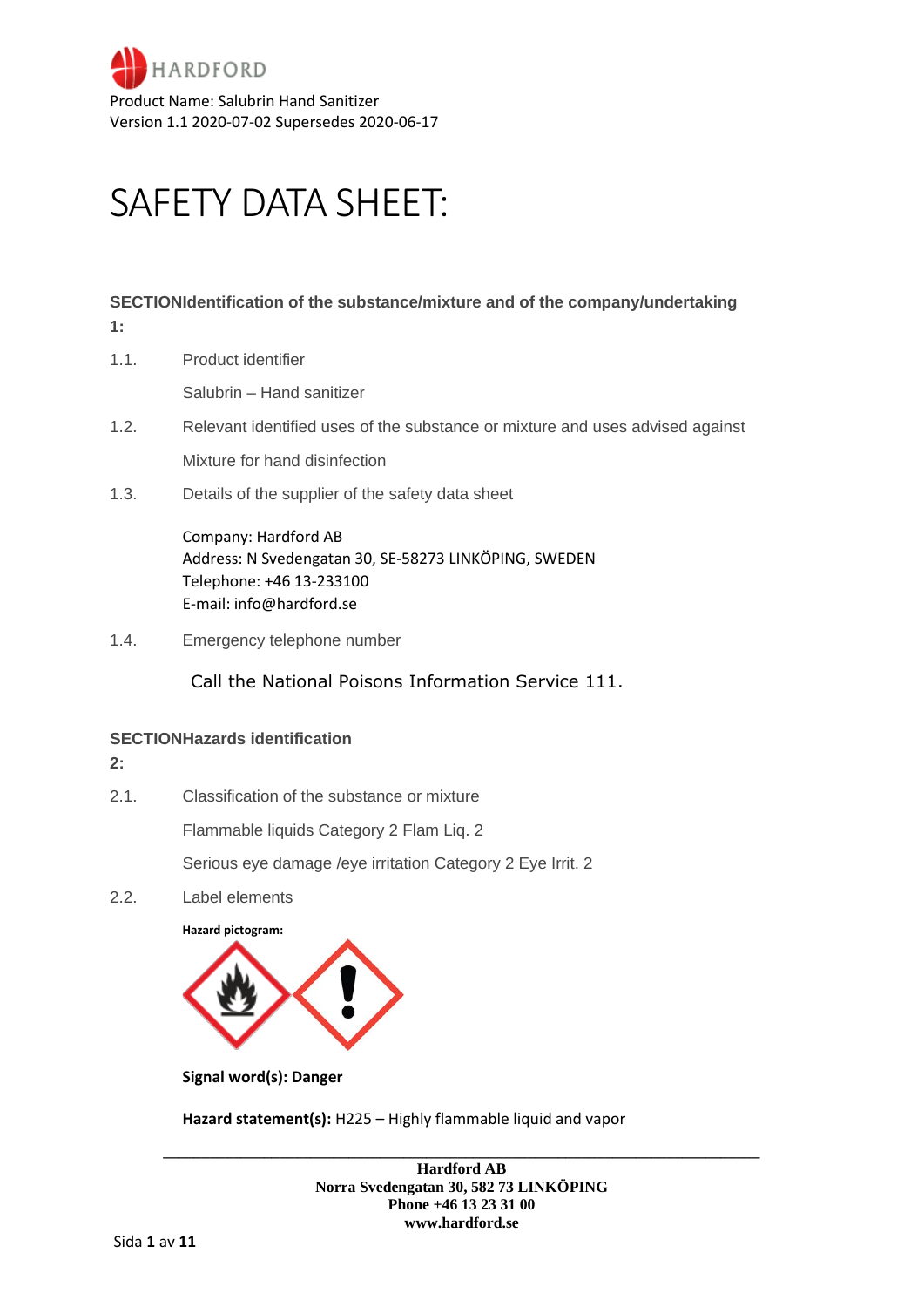

H319- Causes serious eye irritation.

#### **Precautionary statement(s):**

P102 Keep out of reach of children.

P210 Keep away from heat, hot surfaces, sparks, open flames and other ignition sources. No smoking.

P233 Keep container tightly closed.

P305 + P351 + P338 IF IN EYES: Rinse cautiously with water for several minutes. Remove contact lenses, if present and easy to do. Continue rinsing.

P403+P235 Store in a well-ventilated place. Keep cool.

P501 Dispose of contents and container according to local, regional, national and international regulations.

For packages of less than 125 ml:

P102 Keep out of reach of children.

P501 Dispose of contents and container according to local, regional, national and international regulations.

#### 2.3. Other hazards

See section 12 for the result of PBT and vPvB assessment.

#### **SECTIONComposition/information on ingredients**

- **3:**
- 3.2. Mixtures

Hazardous components:

| Name        | CAS no        | EG no     | Classification                                          | % (w/w)  |
|-------------|---------------|-----------|---------------------------------------------------------|----------|
| Ethanol     | $64 - 17 - 5$ | 200-578-6 | Flam. Lig. 2 H225<br>Eye Irrit 2 H319                   | 50-70    |
| Isopropanol | 67-63-0       | 200-661-7 | Flam. Liq. 2 H225<br>Eye Irrit. 2 H319<br>STOT SE3 H336 | $5 - 10$ |

#### **SECTIONFirst aid measures**

**4:**

4.1. Description of first aid measures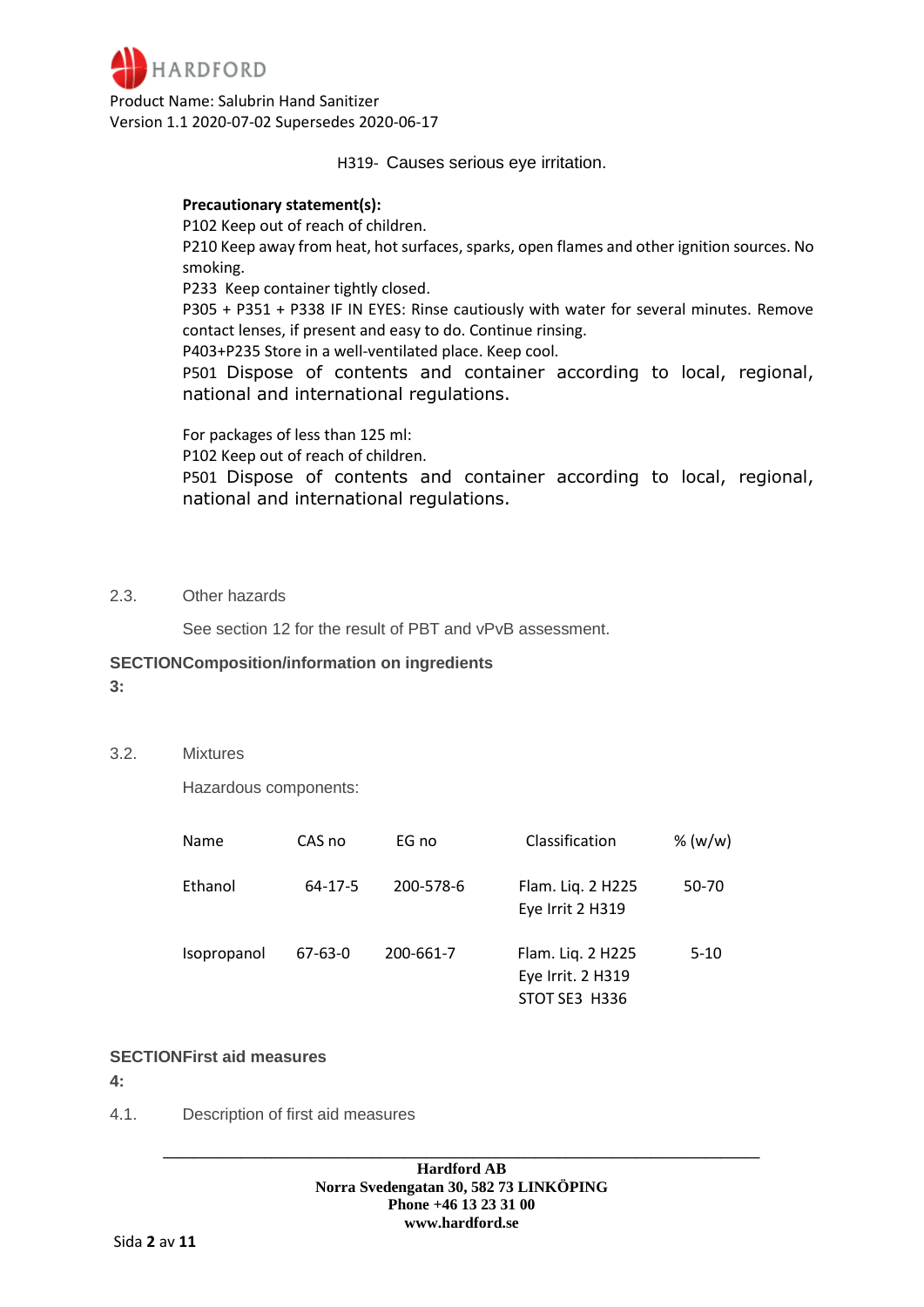

#### **First Aid Measures**

Remove the injured from contaminated environment. Inhalation: In case of inhalation, remove the injured to fresh air, provide oxygen or artificial respiration in case of breathing difficulties. Seek medical attention. Skin contact: The product is intended to be used on hands. In case of unintended contact with skin contact, thoroughly rise the skin with warm water. Eyes contact: In case of eye contact, rinse immediately with lukewarm water. In case of pain, redness, lacrimation, seek medical attention immediately. Ingestion:

In case of ingestion, do not induce vomiting. Seek medical attention to determine the method of treatment

#### 4.2. Most important symptoms and effects, both acute and delayed

Ingestion: Large amounts may irritate mouth and throat and possibly induce vomiting

Inhalation: May irritate nose and throat.

Skin contact: May irritate the skin for large amounts and long exposure

Eye contact: Irritates the eyes

4.3. Indication of any immediate medical attention and special treatment needed See First aid measures above. Eyewash should be available in the workplace.

#### **SECTIONFirefighting measures**

**5:**

5.1. Extinguishing media

Extinguishing powder, Carbon dioxide, water

5.2. Special hazards arising from the substance or mixture.

Attention: flammable vapours may be formed

5.3. Advice for firefighters

Remove unauthorized personnel. Use respiratory protection if the ventilation is not adequate. Keep the spilt, not burning product away from sources of ignition. Avoid inhalation of fumes.

#### **SECTION Accidental release measures**

**6:**

6.1. Personal precautions, protective equipment and emergency procedures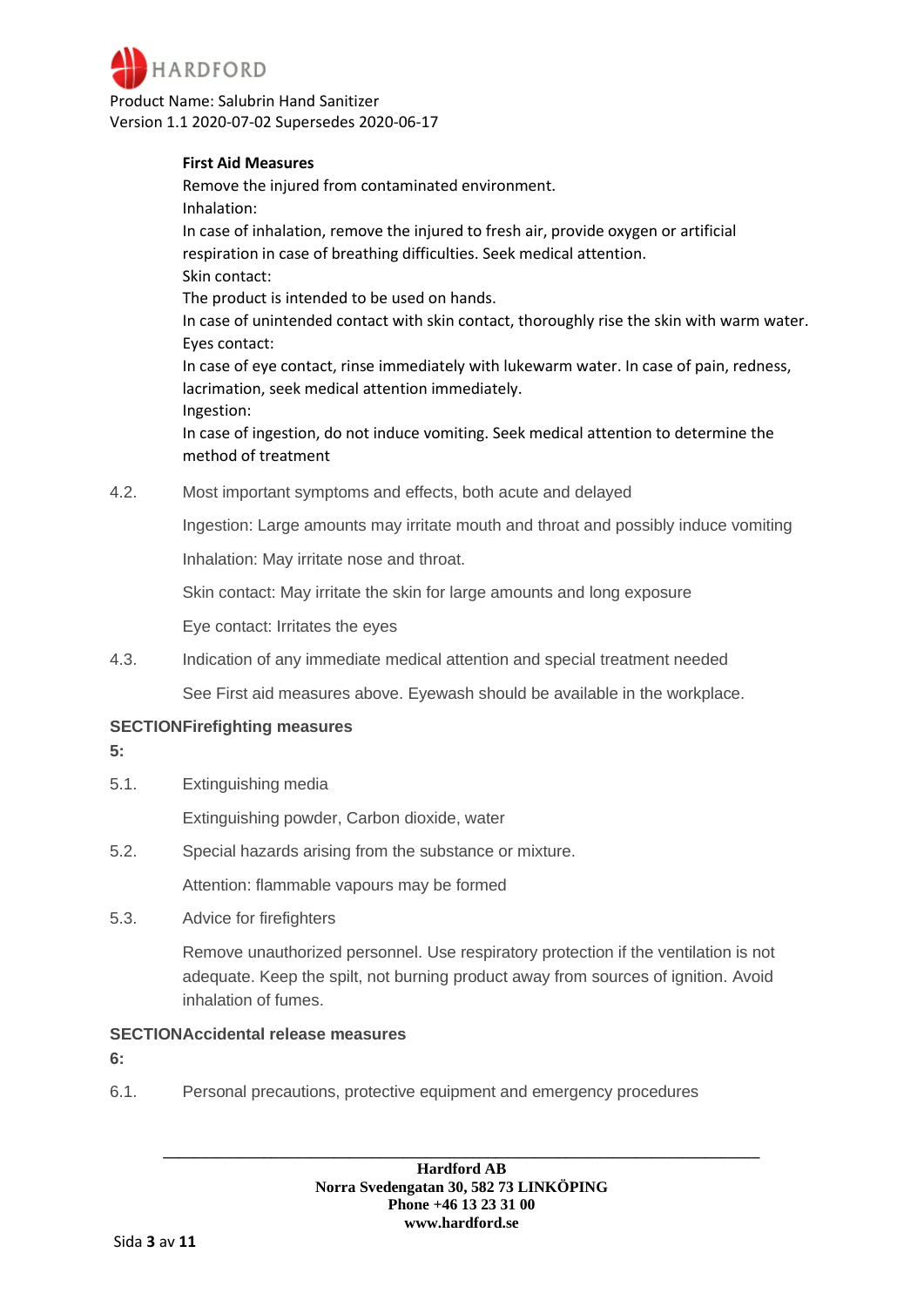Individual protection measures: protective gloves, protective glasses, mask with appropriate canister

Block and close the access to the hazardous area. Provide safety zone. Keep away from open fire.

6.2. Environmental precautions

Secure sink basins; avoid direct contact with the released substance; eliminate the leakage if possible (cut off the fluid flow, seal the broken package, place in tight protective packaging

6.3. Methods and material for containment and cleaning up

in case of small spill, collect using not flammable absorbent and put into tight container. Large spill – embank the place with fluid and pump out to appropriate container.

### **SECTIONHandling and storage**

**7:**

7.1. Precautions for safe handling

Make sure the ventilation is adequate. Keep away from sources of ignition, open flame and sparks

7.2. Conditions for safe storage, including any incompatibilities

Fluid of usable concentration should be stored in original, tight packages in dry, cool place. Packages should be kept in vertical position.

7.3. Specific end use(s)

Mixture destined for:

disinfection of hands

#### **SECTIONExposure controls/personal protection**

**8:**

| 8.1. | Control parameters |               |                 |                                   |
|------|--------------------|---------------|-----------------|-----------------------------------|
|      | Ingredient:        | CAS No        | Standard        | Value                             |
|      | Isopropanol        | $67 - 63 - 0$ | WEL TWA         | 999 mg/m $3$<br>$400$ ppm         |
|      |                    |               | <b>WEL STEL</b> | $1250 \text{ mg/m}$<br>$500$ ppm  |
|      | Ethanol            | $64 - 17 - 5$ | WEL TWA         | $1920 \text{ mg/m}$<br>$1000$ ppm |
|      |                    |               | <b>WEL STEL</b> | 5760 mg/m $3$                     |
|      |                    |               |                 | 3000 ppm                          |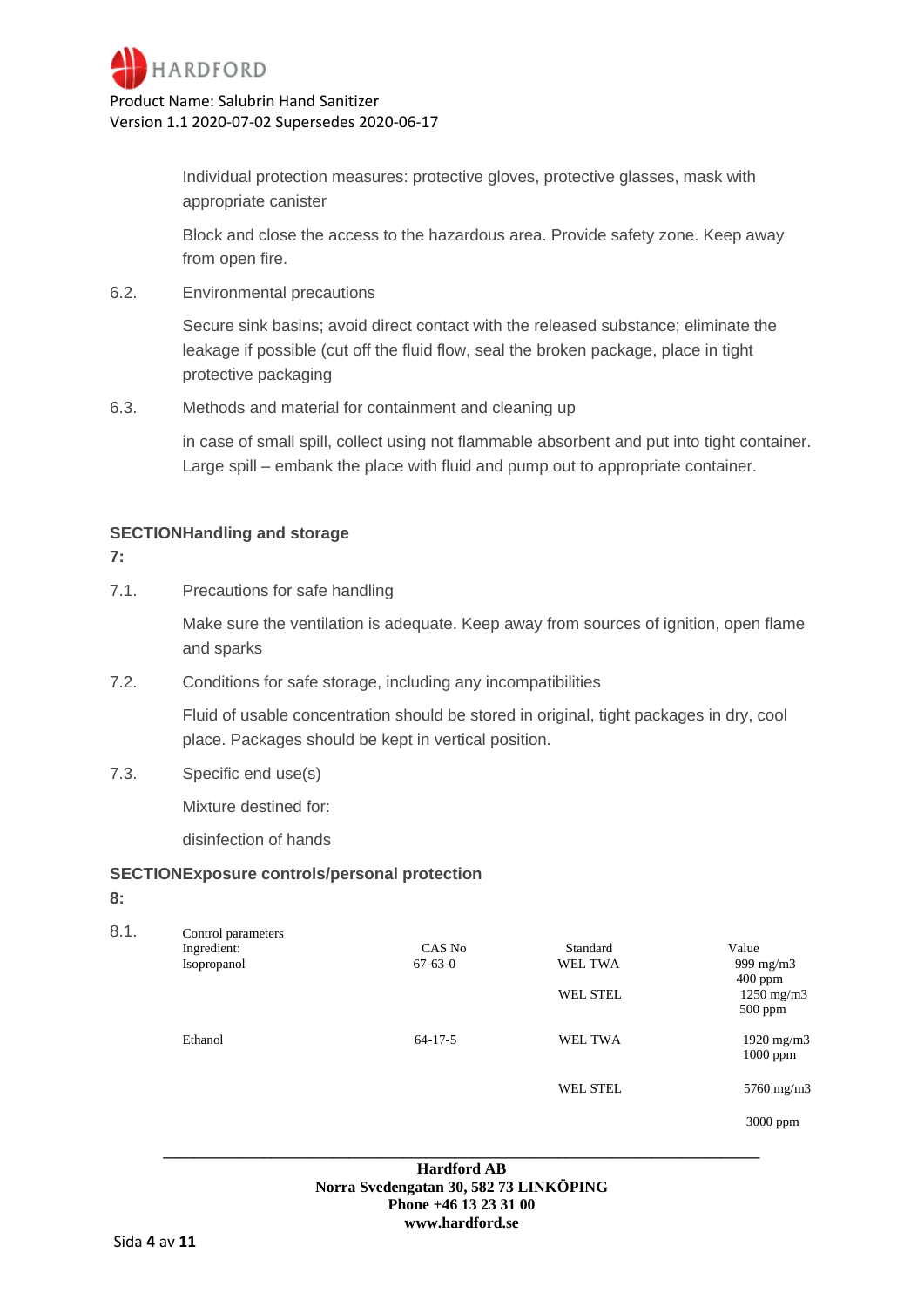

8.2. Exposure controls Respiratory ways protection: No special recommendation Hands protection:No special recommendation Eyes and face protection: Avoid contact with eyes Skin protection: No special recommendation

#### **SECTIONPhysical and chemical properties**

#### **9:**

9.1. Information on basic physical and chemical properties Physical form, colour, odour

Colourless, clear gel with characteristic odour.

Solubility in water

Good. Mixes with water in all concentrations.

pH (20C)

7,3-8,2

#### Point of

- boiling not determined
- melting not determined
- ignition not determined
- spontaneous ignition not determined

Flammability – Flash point 21° C

Explosive properties – not determined

Oxidizing properties – not determined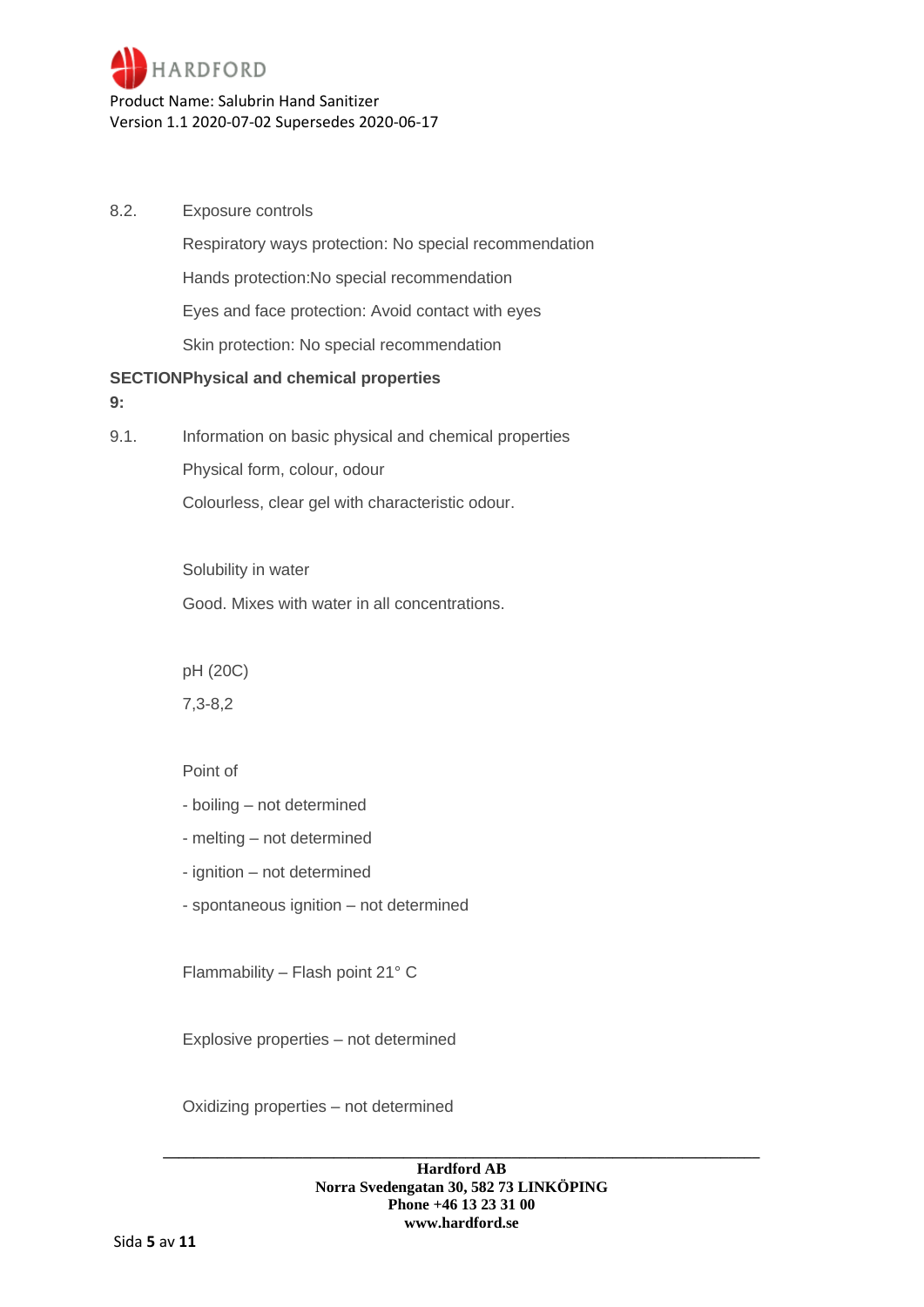

Vapour pressure – not determined

Relative density :  $0.85 - 0.91$  g/cm3 in 20 $^{\circ}$ C

Viscosity : not determined

#### **Solubility**

- in water very good, no limits
- in organic solvents not determined

Distribution coefficient n-octanol/ water - not determined

9.2. Other information

No data

#### **SECTIONStability and reactivity 10:**

10.1. Reactivity

Very Flammable

10.2. Chemical stability

The product is stable under normal conditions of storing and warehousing.

10.3. Possibility of hazardous reactions

Risk of ignition

- 10.4. Conditions to avoid
	- High temperatures, open flame, sparks
- 10.5. Incompatible materials

No data

10.6. Hazardous decomposition products

Forms oxides of carbon during combustion

#### **SECTION Toxicological information**

**11:**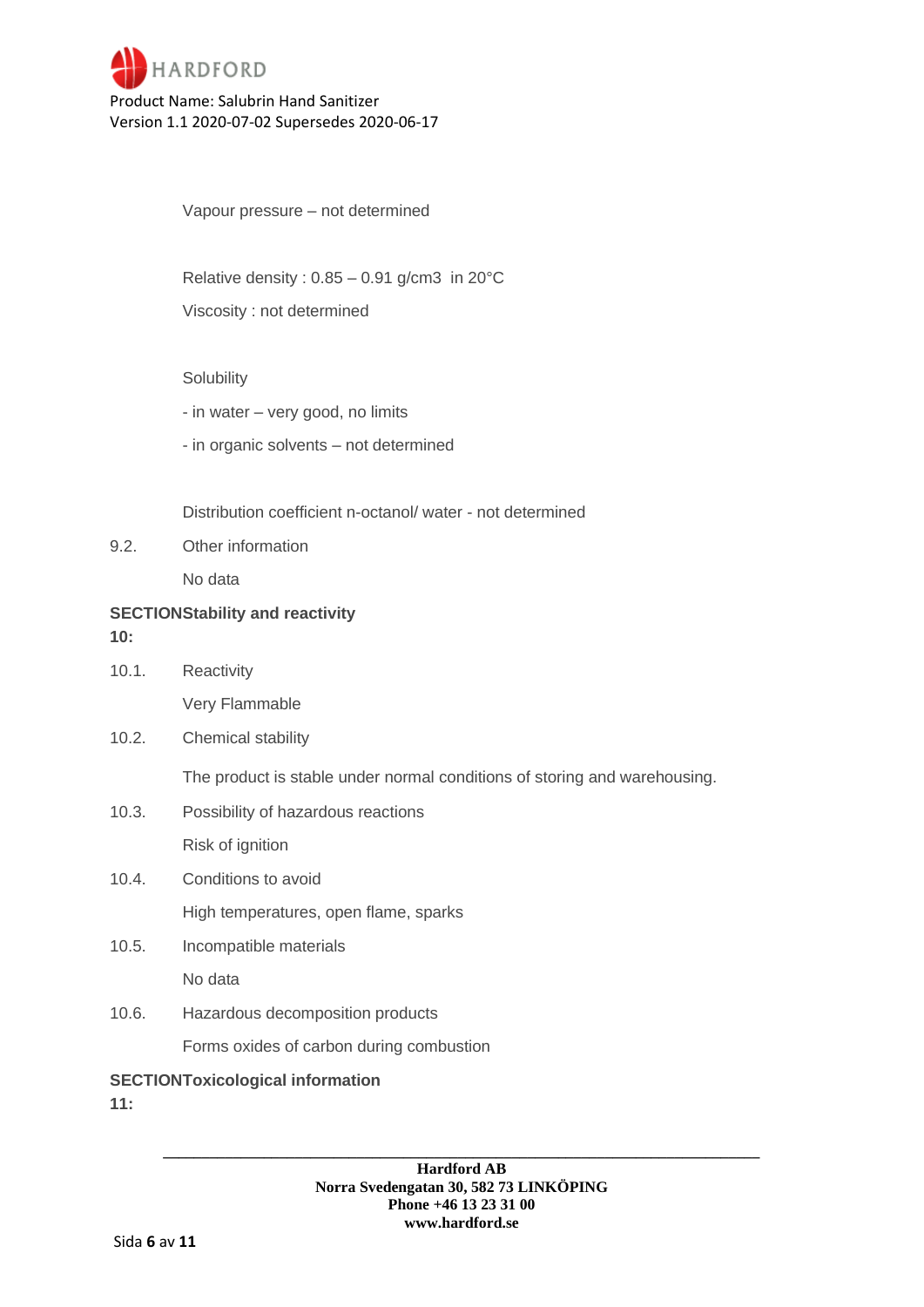

11.1. Information on toxicological effects

No data available. The evaluation based on the ingredients included in the mixture. Ingestion: Large amounts may irritate mouth and throat and possibly induce vomiting Inhalation: May irritate nose and throat.

Skin contact: May irritate the skin for large amounts and long exposure

Eye contact: Irritates the eyes

*Ethanol 64-17-5 DL<sup>100</sup> (for adult) 7-8 g/ kg of body weight LDLO (orally - man) 6000 mg/kg body weight LDLO (orally - rat) 7060 mg/kg body weight LC50(rat, inhalation) 38400 mg/m<sup>3</sup> (10h) LD50(rabbit, skin) >20000 mg/kg body weight LC50(fish) >10000 mg/l*

Local influence:

Inhalation of vapours and aerosols: Highly concentrated vapour and liquefied ethyl alcohol (ingestion) causes: headaches and vertigos, psychomotor agitation, motor coordination disorder. shortening of breath and cough. Alcohol is absorbed through lungs and causes the same symptoms as when ingested. Vapours of alcohol in concentrations below 5% are absorbed through lungs very easily.

Skin contact: Intense irritation, desiccation and degreasing. Blisters may appear.

Eyes contact: Intense irritation, pain and redness of conjuctivas and symptoms of burning.

Ingestion: Ingestion of large dose of alcohol causes violent dehydration of tissue of burning nature, psychical disorders, waddling walk and gibberish talk. In hazardous cases, loss of consciousness (convulsions – rare), breathing disorders, cardiac activity disorders; tachycardia, drop or increase of blood pressure, arrhythmia, ventricle fibrillation, cardiac arrest.

*isopropanol 67-63-0 LD50(orally)>2000 mg/kg LD50(skin) >2000 mg/kg LC50(inhalation, probably) >5mg/1*

Eyes irritation: irritating

Skin irritation: does not irritate

Skin sensitization: does not sensitize

Influence on human: repeated contact may lead to nausea, vertigos

**Hardford AB Norra Svedengatan 30, 582 73 LINKÖPING Phone +46 13 23 31 00 www.hardford.se**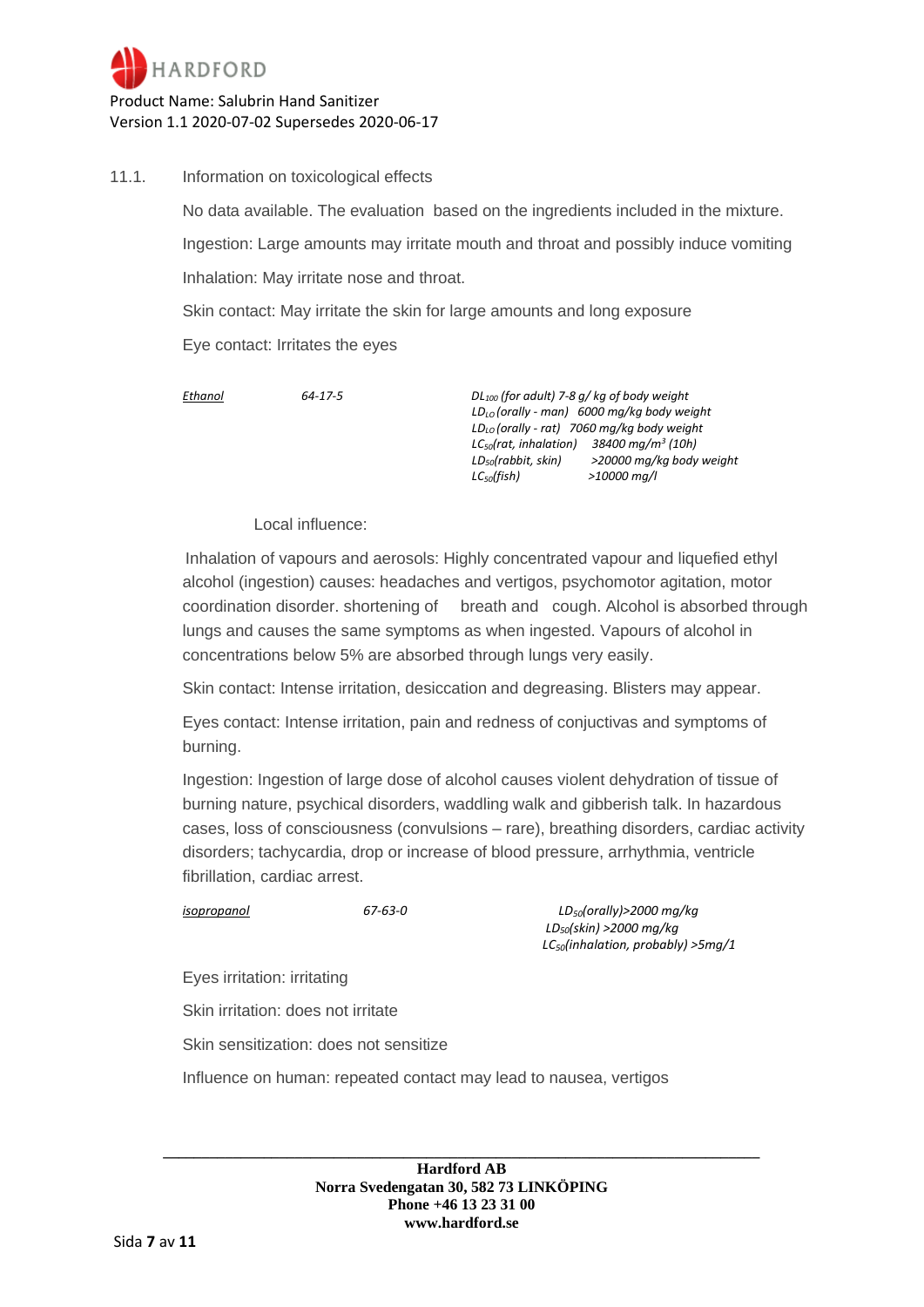#### **SECTIONEcological information**

**12:**

12.1. Toxicity

No available data for the mixture, for main constituent ethanol: LC50(96h),fisk (mg/L): 13000 (Ethanol) EC50(48h),daphnia (mg/L): > 10000 (Ethanol) EC50(72h),alger (mg/L): 275 (Ethanol)

12.2. Persistence and degradability

Based on the main constituents, the product is readily biodegradable

12.3. Bioaccumulative potential

Does not have tendency to bioackumulation

12.4. Mobility in soil

The product is water soluble and thus mobile in soil.

12.5. Results of PBT and vPvB assessment

Not PBT /vPvB

12.6. Other adverse effects

No data

#### **SECTIONDisposal considerations**

**13:**

13.1. Waste treatment methods

The best way to manage the waste is to transport it to authorized recovery or incineration plant (render harmless).

It is recommended that companies authorized to handle dangerous waste handle spill or waste.

All practices regarding waste management must be consistent with all local laws and decrees.

Do not throw away to sewerage, ground, water tanks.

Empty containers are sorted as plastic.

#### **SECTIONTransport information**

**14:**

14.1. UN number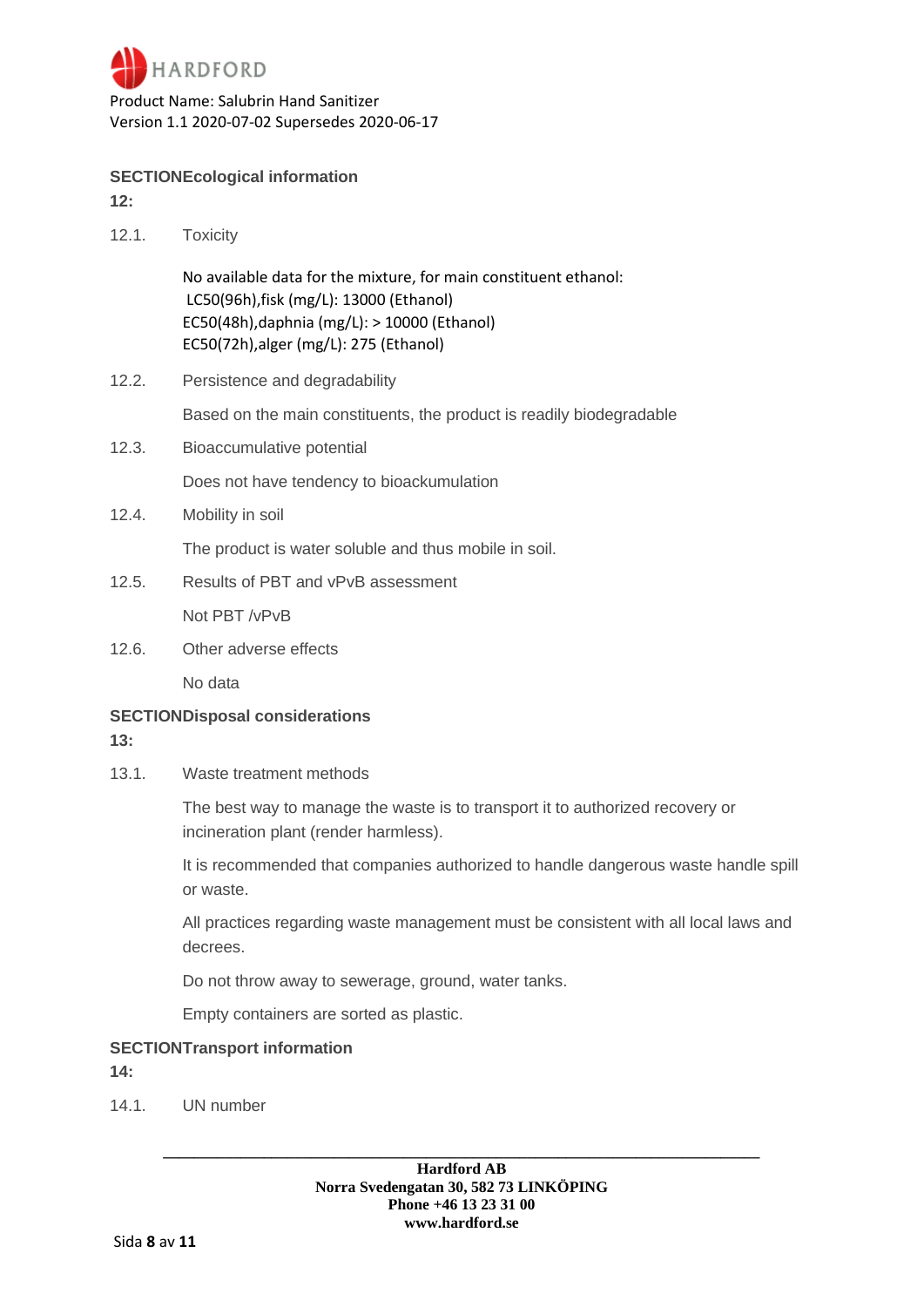

1987

- 14.2. UN proper shipping name Alcohols, N.O.S
- 14.3. Transport hazard class(es) Class 3
- 14.4. Packing group Packing Group II
- 14.5. Environmental hazards Not a marine pollutant
- 14.6. Special precautions for user EMS: F-E, S-D

Danger number: 33

Tunnel restriction code: (D/E)

- 14.7. Transport in bulk according to Annex II of Marpol and the IBC Code Not applicable
- 14.8 Other transport information Limited Quantity (LQ): 1 L

## **SECTION Regulatory information**

**15:**

15.1. Safety, health and environmental regulations/legislation specific for the substance or mixture

Label elements according to regulation 2008/1272/EC

Hazard pictogram:



Signal word(s): Danger Hazard statement(s): H225 – Highly flammable liquid and vapor

> **Hardford AB Norra Svedengatan 30, 582 73 LINKÖPING Phone +46 13 23 31 00 www.hardford.se**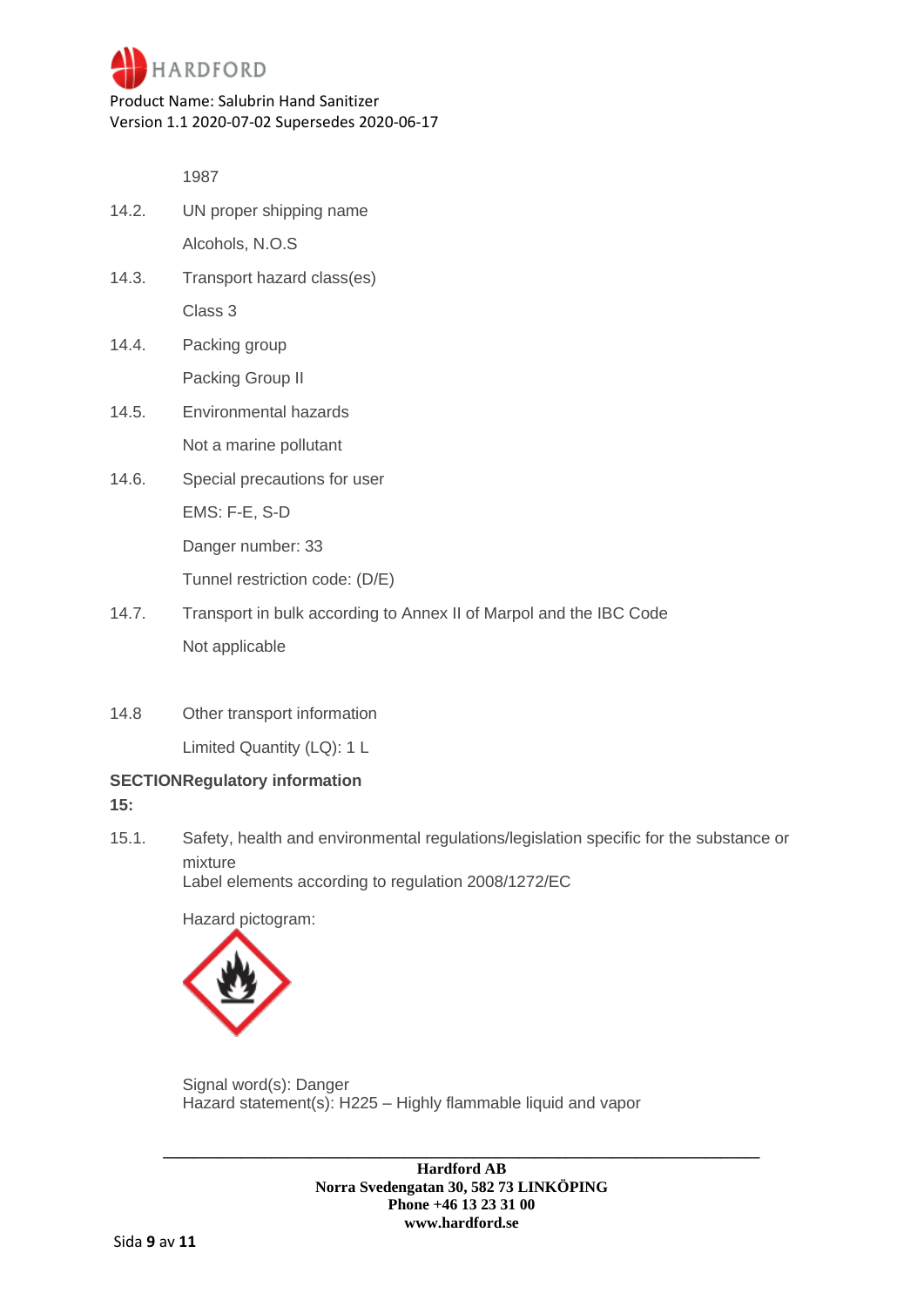This product is subjected to EEC Regulation no 1451/2007- Release of Biocide Products in the market.

Safety, health and environmental regulations/legislation specific for the substance or mixture:

Commission Regulation nr. 1907/2006/EC with all amendments.

Commission Regulation nr. 1272/2008/EC with all amendments.

15.2. Chemical safety assessment

Not performed

# **SECTIONOther information**

**16:**

Hazard statements used in item 3 of the MSDS

- H225 Highly flammable liquid and vapor
- H315 Causes skin irritation.
- H319 Causes serious eye irritation
- H332 Harmful if inhaled
- H336 May cause drowsiness or dizziness.
- H412 Harmful to aquatic life with long lasting effects.

Specific use Mixture destined for: desinfection of hands

The above information is based on the current knowledge and relate to the product in the form in which it is used. It is presented in order to consider safety requirements and not to guarantee particular properties of the product. When the application conditions are beyond the manufacturer control, responsibility for safe use is vested in the user.

This Material Safety Data Sheet is prepared based on the valid regulations on chemical substances and mixtures. This document is issued by the company. Use of information contained herein for purposes other than those specified by the regulations on chemical substances and preparations requires the manufacturer approval.